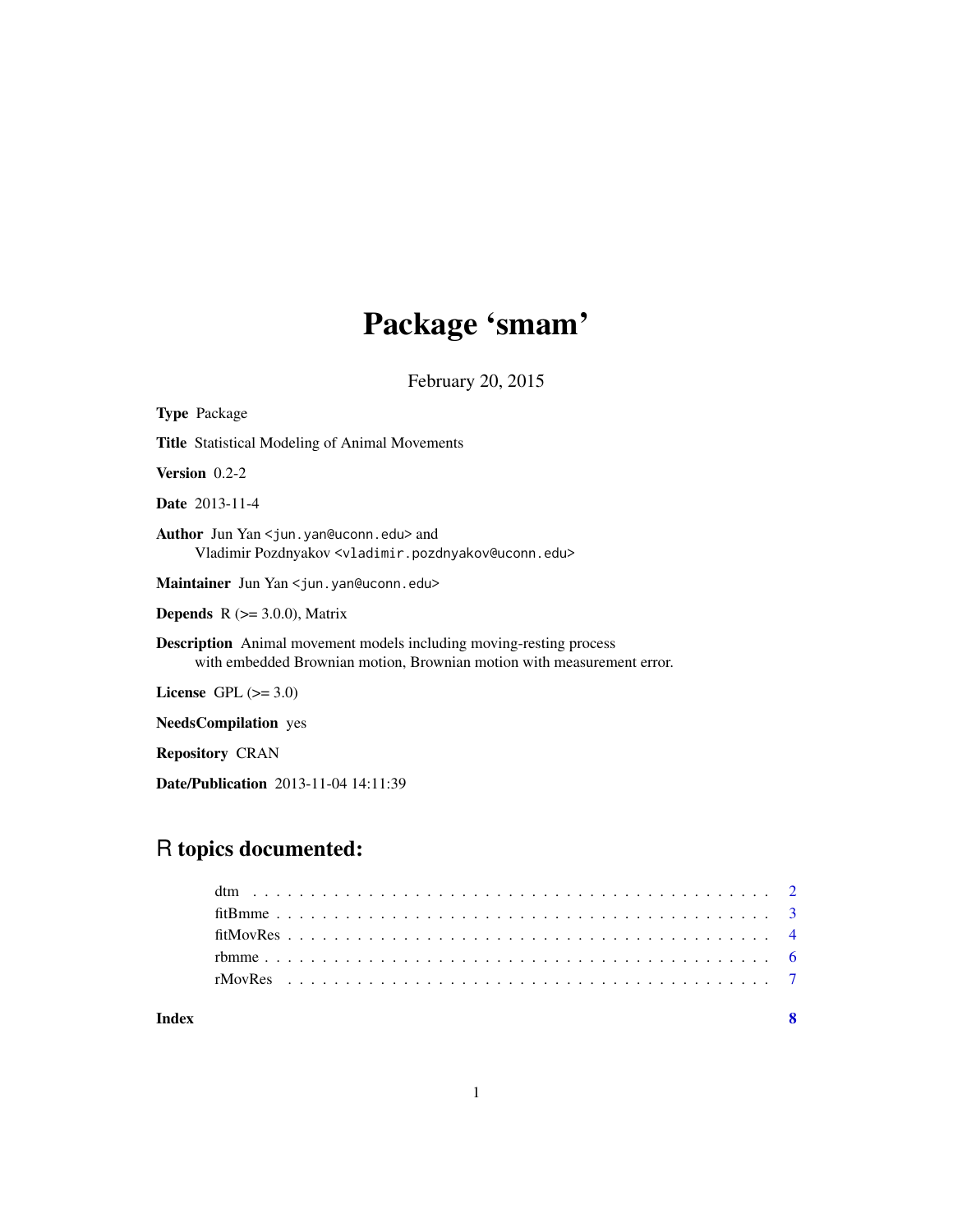#### <span id="page-1-0"></span>Description

Density for time spent in moving or resting in a time interval, unconditional or conditional on the initial state.

#### Usage

 $dtm(w, t, lamM, lamR, s0 = NULL)$  $\text{dtr}(w, t, \text{lamM}, \text{lamR}, \text{s0} = \text{NULL})$ 

#### Arguments

| W          | time points at which the density is to be evaluated                                                                                                                                                                          |
|------------|------------------------------------------------------------------------------------------------------------------------------------------------------------------------------------------------------------------------------|
| t          | the length of the time interval                                                                                                                                                                                              |
| $l$ am $M$ | the rate parameter of the exponentially distributed moving stage duration                                                                                                                                                    |
| lamR       | the rate parameter of the exponentially distributed resting stage duration                                                                                                                                                   |
| s0         | the initial state. If NULL, the unconditional density is returned; otherwise, it<br>is one of "m" or "s", standing for moving and resting, respectively, and the<br>conditional density is returned given the initial state. |

#### Value

a vector of the density evaluated at w

#### Author(s)

Jun Yan <jun.yan@uconn.edu>

### References

Yan, J., Chen, Y., Lawrence-Apfel, K., Ortega, I. M., Pozdnyakoc, V., Williams, S., and Meyer, T. (2013+) A moving-resting process with an embedded Brownian motion for animal movements. Population Ecology. Forthcoming.

```
lamM < -1lamR < -c(1/2, 1, 2)lr <- length(lamR)
totalT <-10old.par <- par(no.readonly=TRUE)
par(mfrow=c(1, 2), mar=c(2.5, 2.5, 1.1, 0.1), mgp=c(1.5, 0.5, 0), las=1)
```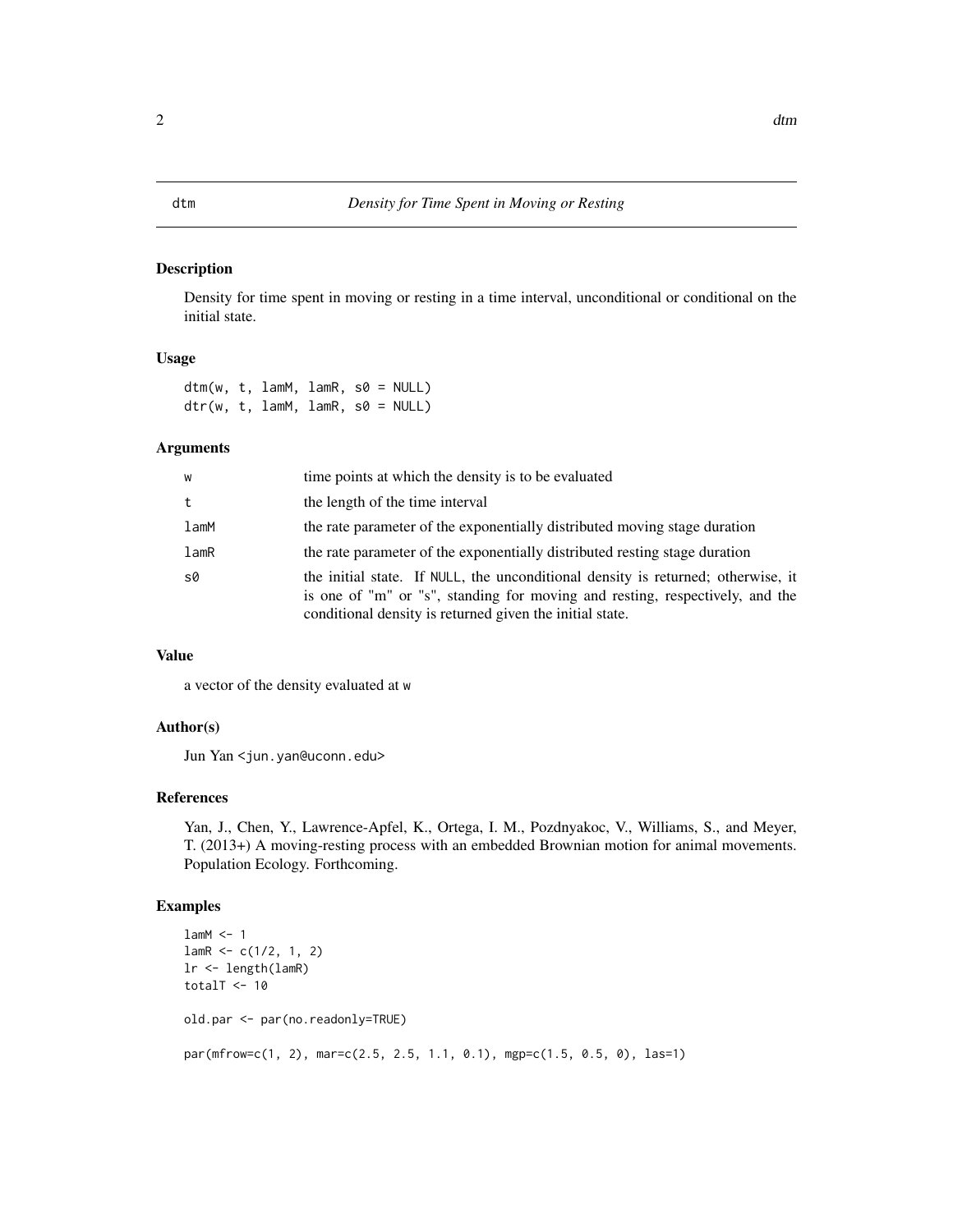#### <span id="page-2-0"></span>fitBmme 3

```
curve(dtm(x, totalT, 1, 1/2, "m"), 0, totalT, lty=1, ylim=c(0, 0.34),
     xlab="M(10)", ylab="density")
curve(dtm(x, totalT, 1, 1, "m"), 0, totalT, lty=2, add=TRUE)
curve(dtm(x, totalT, 1, 2, "m"), 0, totalT, lty=3, add=TRUE)
mtext(expression("S(0) = 1"))
legend("topleft", legend = expression(lambda[r] == 1/2, lambda[r] == 1,lambda[r] == 2), lty = 1:lr)
curve(dtm(x, totalT, 1, 1/2, "r"), 0, totalT, lty=1, ylim=c(0, 0.34),
     xlab="M(10)", ylab="density")
curve(dtm(x, totalT, 1, 1, "r"), 0, totalT, lty=2, add=TRUE)
curve(dtm(x, totalT, 1, 2, "r"), 0, totalT, lty=3, add=TRUE)
mtext{text}(expression("S(0) = 0"))legend("topleft", legend = expression(lambda[r] == 1/2, lambda[r] == 1,
     lambda[r] == 2), lty = 1:lr)
par(old.par)
```
fitBmme *Fit a Brownian Motion with Measurement Error*

#### Description

Given discretely observed animal movement locations, fit a Brownian motion model with measurement errors.

#### Usage

```
fitBmme(dat, start = NULL, method = "Nelder-Mead", optim.control = list())
```
#### **Arguments**

| dat           | a data frame whose first column is the observation time, and other columns are<br>location coordinates.                                                                                                                           |
|---------------|-----------------------------------------------------------------------------------------------------------------------------------------------------------------------------------------------------------------------------------|
| start         | starting value of the model, a vector of two component, one for sigma (sd of<br>BM) and the other for delta (sd for measurement error). If unspecified (NULL),<br>a moment estimator will be used assuming equal sigma and delta. |
| method        | the method argument to feed optim.                                                                                                                                                                                                |
| optim.control | a list of control that is passed down to optim.                                                                                                                                                                                   |

#### Details

The joint density of the increment data is multivariate normal with a sparse (tri-diagonal) covariance matrix. Sparse matrix operation from package Matrix is used for computing efficiency in handling large data.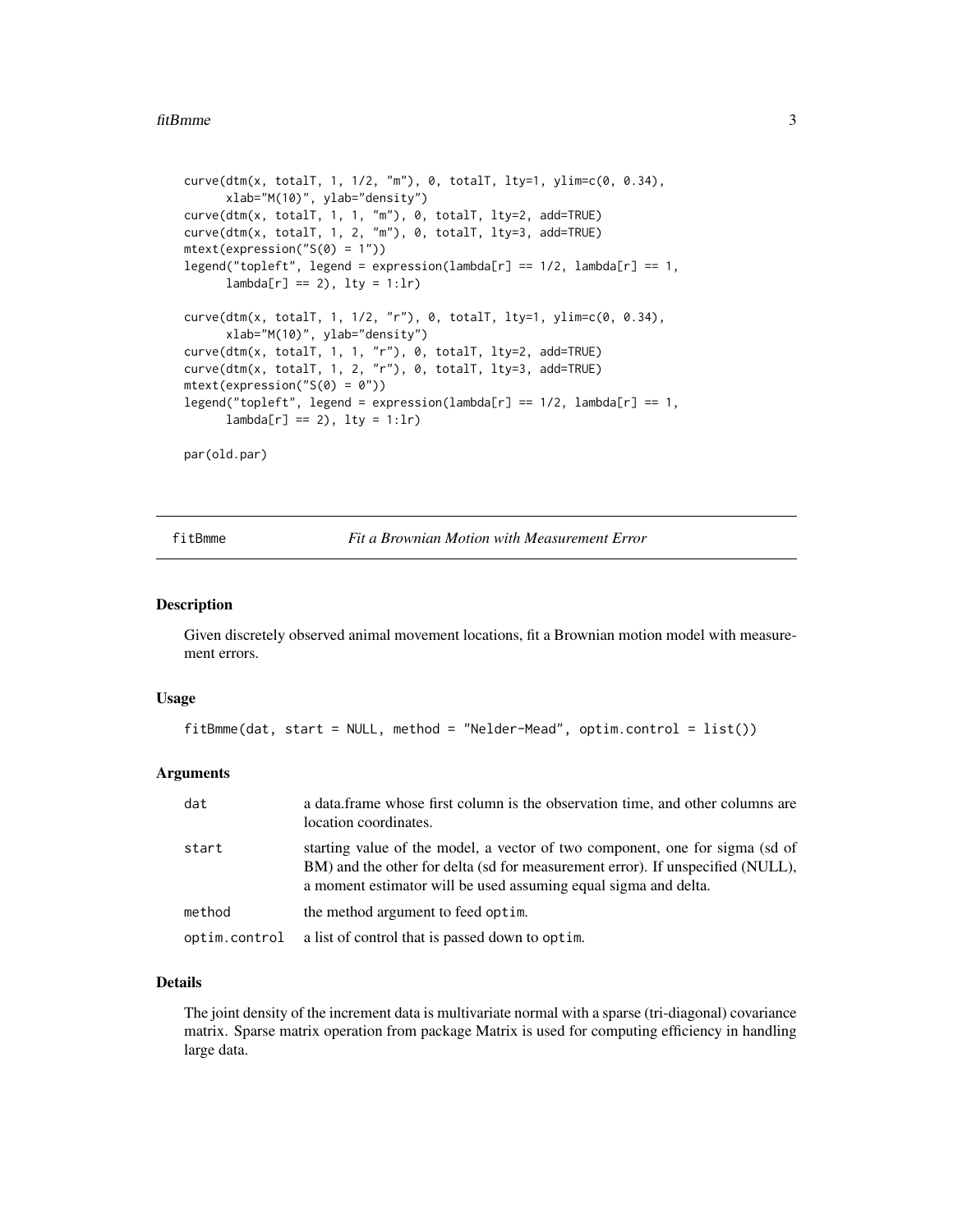#### Value

A list of the following components:

| estimate    | the esimated parameter vector           |
|-------------|-----------------------------------------|
| var.est     | variance matrix of the estimator        |
| loglik      | loglikelihood evaluated at the estimate |
| convergence | convergence code from optim             |

#### Author(s)

Jun Yan <jun.yan@uconn.edu>

#### References

Pozdnyakov V., Meyer, TH., Wang, Y., and Yan, J. (2013) On modeling animal movements using Brownian motion with measurement error. Ecology doi:doi:10.1890/13-0532.1.

#### See Also

[fitMovRes](#page-3-1)

#### Examples

```
set.seed(123)
tgrid \leq seq(0, 500, by = 1)
dat \le- rbmme(tgrid, sigma = 1, delta = 0.5)
fit <- fitBmme(dat)
fit
```
<span id="page-3-1"></span>

fitMovRes *Fit a Moving-Resting Model with Embedded Brownian Motion*

### Description

Fit a Moving-Resting Model with Embedded Brownian Motion with animal movement data at discretely observation times by maximizing a composite likelihood constructed from the marginal density of increment.

#### Usage

```
fitMovRes(data, start, method = "Nelder-Mead", optim.control = list())
cllk.m1(theta, data)
```
<span id="page-3-0"></span>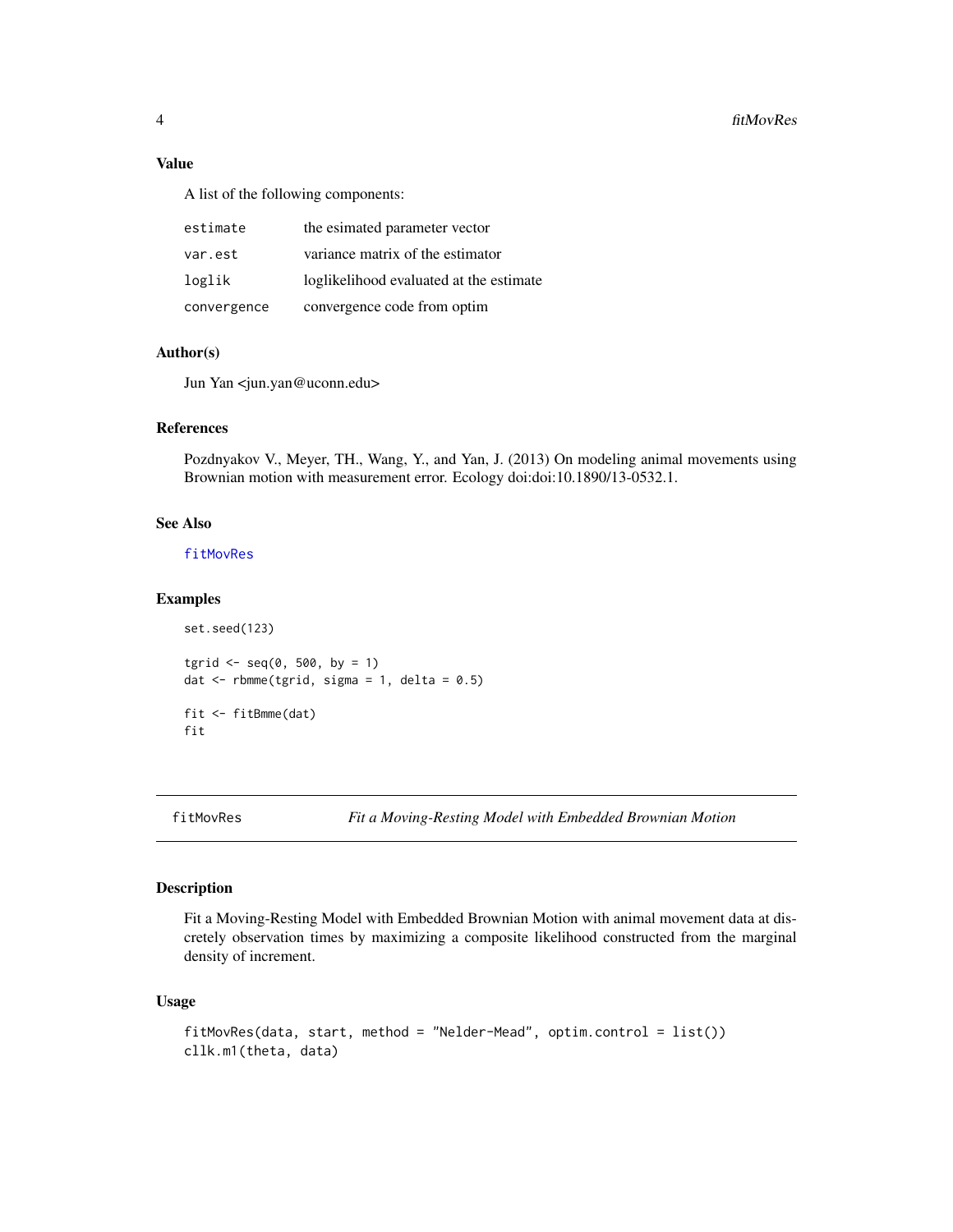#### fitMovRes 5

#### Arguments

| data          | a data. Frame whose first column is the observation time, and other columns are<br>location coordinates.                                                                                   |
|---------------|--------------------------------------------------------------------------------------------------------------------------------------------------------------------------------------------|
| start         | starting value of the model, a vector of three component, which represents two<br>rate parameters of moving and resting duration, and one volatility parameter for<br>the Brownian motion. |
| method        | the method argument to feed optim.                                                                                                                                                         |
| optim.control | a list of control that if passed down to optim.                                                                                                                                            |
| theta         | a parameter vector of three components (similar to start)                                                                                                                                  |

#### Value

fitMovRes returns a list of the following components:

| estimate    | the esimated parameter vector                     |
|-------------|---------------------------------------------------|
| cloglik     | composite loglikelihood evaluated at the estimate |
| convergence | convergence code from optim                       |

cllk.m1 returns the composite loglikelihood constructed from the marginal distribution of each increment.

#### Author(s)

Jun Yan <jun.yan@uconn.edu>

#### References

Yan, J., Chen, Y., Lawrence-Apfel, K., Ortega, I. M., Pozdnyakoc, V., Williams, S., and Meyer, T. (2013+) A moving-resting process with an embedded Brownian motion for animal movements. Population Ecology. Forthcoming.

```
tgrid <- seq(0, 10, length=2001)
## make it irregularly spaced
tgrid <- sort(sample(tgrid, 1000))
set.seed(123)
dat <- rMovRes(tgrid, 1, 1, 1, "m")
## Not run:
fit <- fitMovRes(dat, start=c(2, 2, 2))
fit
## End(Not run)
```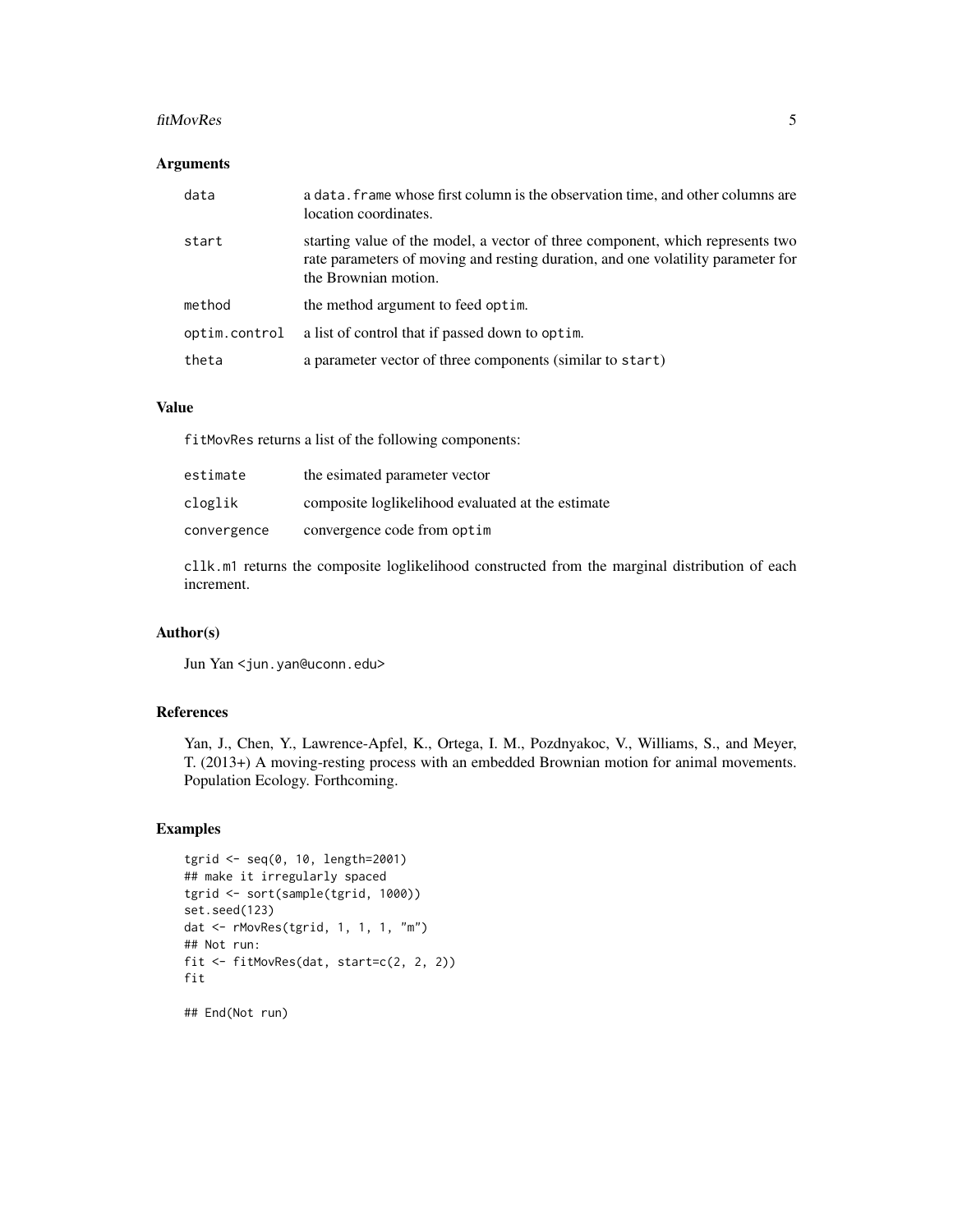<span id="page-5-0"></span>

### Description

Given the volatility parameters of a Brownian motion and normally distributed measurement errors, generate the process at discretely observed time points of a given dimension.

#### Usage

rbmme(time, dim = 2, sigma = 1, delta = 1)

#### Arguments

| time  | vector of time points at which observations are to be sampled |
|-------|---------------------------------------------------------------|
| dim   | dimension of the Brownian motion                              |
| sigma | volatility parameter (sd) of the Brownian motion              |
| delta | sd parameter of measurement error                             |

#### Value

A data.frame whose first column is the time points and whose other columns are coordinates of the locations.

#### Author(s)

Jun Yan << jun.yan@uconn.edu>>

#### References

Pozdnyakov V., Meyer, TH., Wang, Y., and Yan, J. (2013) On modeling animal movements using Brownian motion with measurement error. Ecology doi:doi:10.1890/13-0532.1.

```
tgrid <- seq(0, 10, length = 1001)
## make it irregularly spaced
tgrid <- sort(sample(tgrid, 800))
dat <- rbmme(tgrid, 1, 1)
plot(dat[,1], dat[,2], xlab="t", ylab="X(t)", type="l")
```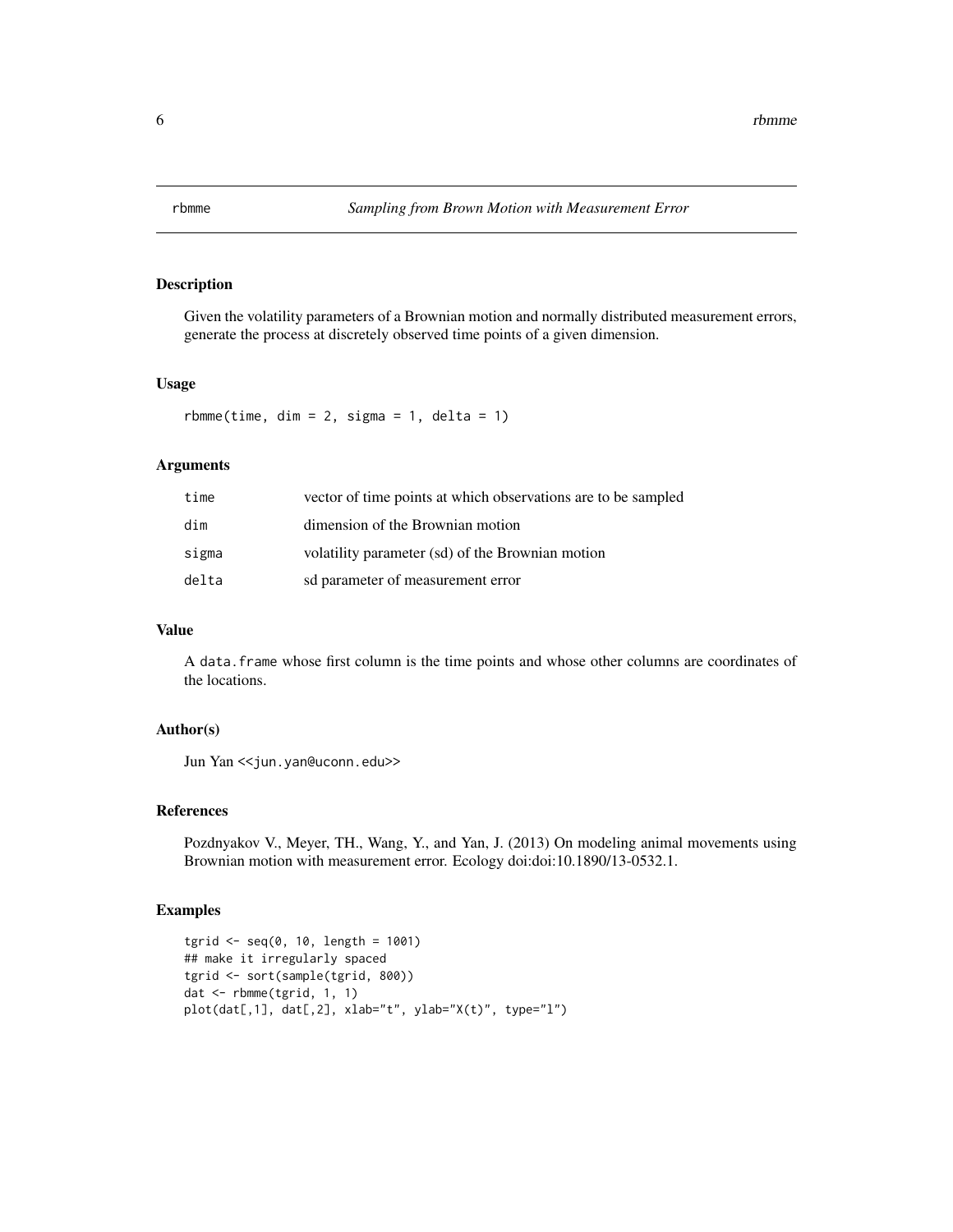<span id="page-6-0"></span>rMovRes *Sampling from a Moving-Resting Process with Embedded Brownian Motion*

#### Description

A moving-resting process consists of two states: moving and resting. The transition between the two states is modeled by an alternating renewal process, with expenentially distributed duration. An animal stays at the same location while resting, and moves according to a Brownian motion while moving.

#### Usage

rMovRes(time, lamM, lamR, sigma, s0, dim = 2)

#### Arguments

| time       | time points at which observations are to be simulated                                |
|------------|--------------------------------------------------------------------------------------|
| $l$ am $M$ | rate parameter of the exponential duration while moving                              |
| lamR       | rate parameter of the exponential duration while resting                             |
| sigma      | volatility parameter of the Brownian motion while moving                             |
| s0         | the state at time 0, must be one of "m" or "r", for moving and resting, respectively |
| dim        | the dimension of the Brownian motion                                                 |

#### Value

A data.frame whose first column is the time points and whose other columns are coordinates of the locations.

### Author(s)

Jun Yan <jun.yan@uconn.edu>

#### References

Yan, J., Chen, Y., Lawrence-Apfel, K., Ortega, I. M., Pozdnyakoc, V., Williams, S., and Meyer, T. (2013+) A moving-resting process with an embedded Brownian motion for animal movements. Population Ecology. Forthcoming.

```
tgrid <- seq(0, 10, length=1001)
## make it irregularly spaced
tgrid <- sort(sample(tgrid, 800))
dat <- rMovRes(tgrid, 1, 1, 1, "m")
plot(dat[,1], dat[,2], xlab="t", ylab="X(t)", type='l')
```